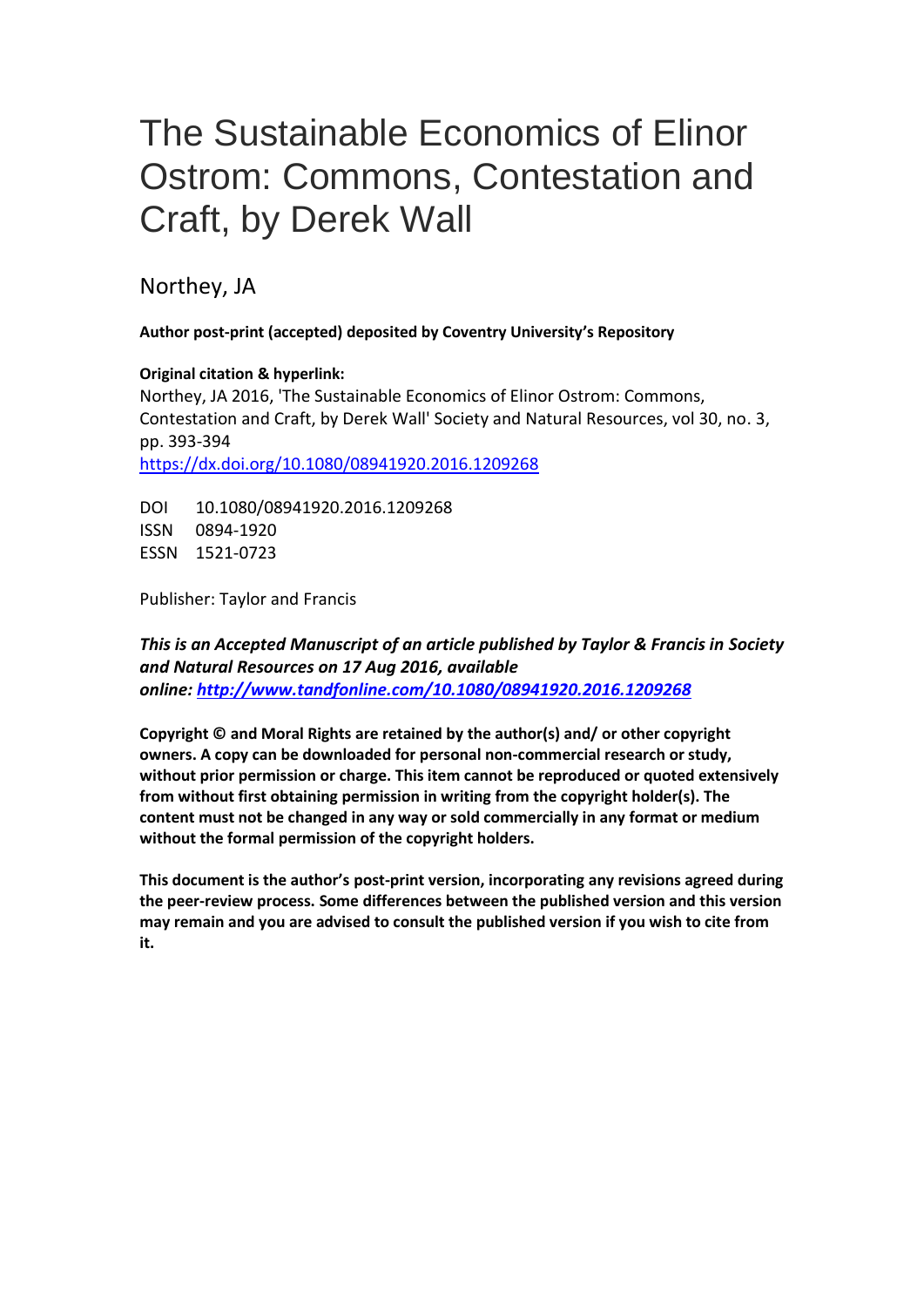## **Book Review**

Jessica Ayesha Northey, Centre for Trust, Peace and Social Relations, Coventry University, **[Jessica.northey@coventry.ac.uk](mailto:Jessica.northey@coventry.ac.uk)**

## *The Sustainable Economics of Elinor Ostrom: Commons, Contestation and Craft***, by Derek Wall, London, Routledge, 2014.**

Elinor Ostrom's research into commonly owned resources has far reaching implications for social sciences, as well as for environmental sciences, reflecting the multidisciplinary approach she herself strived for throughout her work. In 2009 she won the Nobel Prize in economics for her research into the governance of the commons. This research had huge significance for contemporary societal challenges, such as dealing with climate change and managing the global commons, in an increasingly divided and environmentally constrained world. Challenging Hardin's metaphor from his 1968 article, 'The tragedy of the Commons,' through rigorous large N scale experiments and detailed case studies, Ostrom found that state or private ownership were not the only two forms of successful property management. Challenging the thesis that common property is poorly managed and should either be regulated by the state, or privatised, Ostrom's experiments highlighted how common resources could be sustainably managed for the collective benefit of the community. She showed how "Many groups can effectively manage and sustain common resources if they have suitable conditions, such as appropriate rules, good conflict-resolution mechanisms, and well-defined group boundaries." Yet, despite the importance of her findings, the first woman to be awarded the Nobel Prize for economics has as yet received insufficient attention, within academic literature and beyond, exploring the impact of her research across the sciences.

In *The Sustainable Economics of Elinor Ostrom: Commons, Contestation and Craft, Derek* Wall provides us with a welcome, concise, yet passionately written account of Ostrom's life, her influences, and her research. He carefully places her work against the theoretical backdrop of those thinkers who framed her intellectual development, from Tocqueville's thinking on grass roots democracy, individualism and collective action, to Hayek's free market approach to economics. He clearly outlines her theoretical approaches, such as her use of an institutional analysis and development framework and game theory. Wall highlights the significance of how Ostrom indeed challenged game theory to overcome the problem of 'free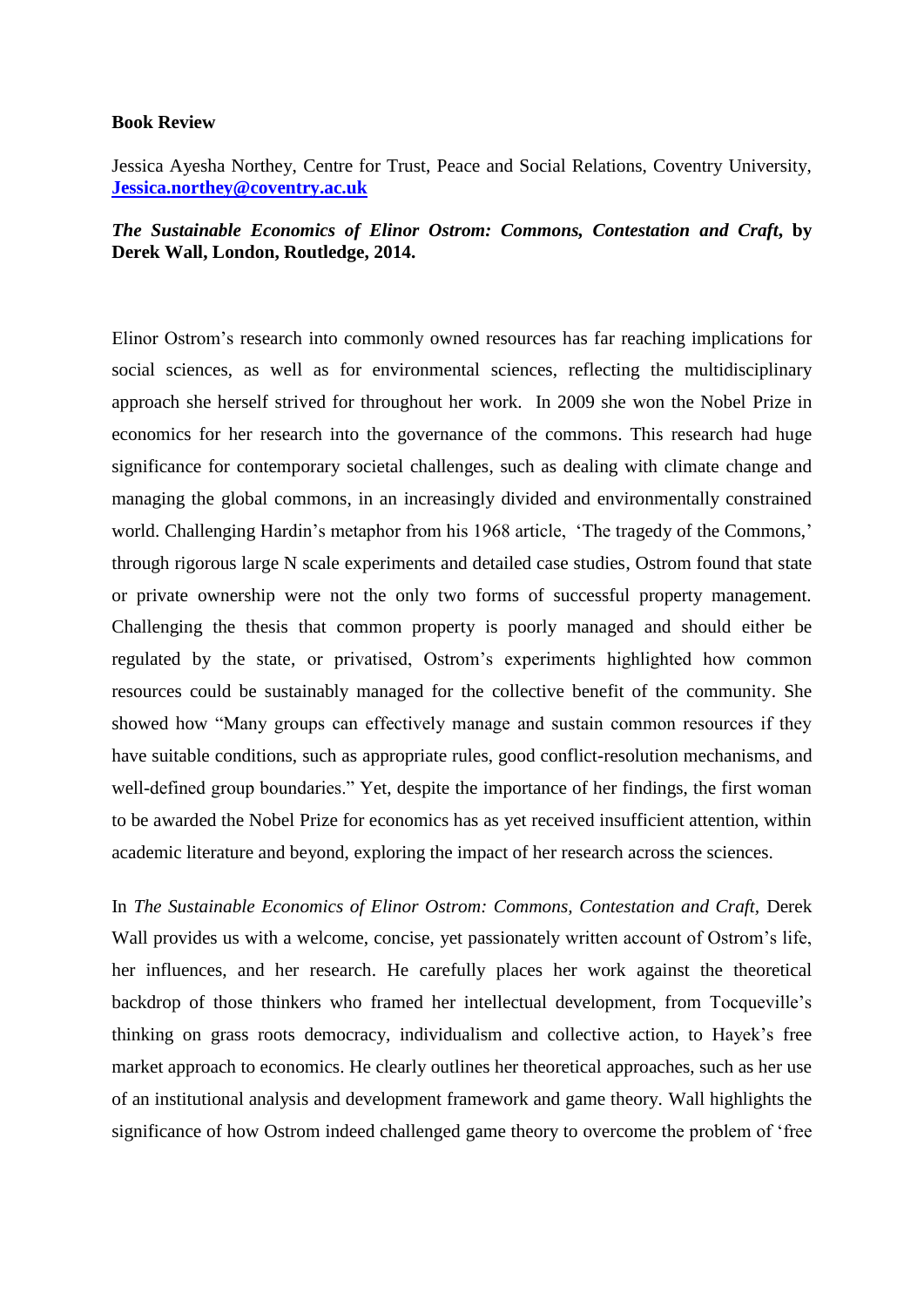riders' in understanding common ownership, recognising the importance of communication and its effects on self-interested individuals in their capacity for collective action.

Ostrom was keen to inform policy and used a multidisciplinary form of action research to tackle complex environmental problems. She found indigenous traditional systems of resource management were worthy of study, as they were closer to the resource, and thus able to filter out unsustainable practices. Long term policies were vital. Ostrom championed the seven generation rule, arguing for long term human wellbeing and seeing human beings as part of the ecosystem. She rejected blanket assumptions that modernity was ecologically destructive however, and acknowledged that traditional forms of knowledge were also imperfect. Like Tocqueville, she believed in individual decision making and that 'human beings could and should create their own means of governance'. Acknowledging that panaceas do not exist for resource management challenges, Ostrom nevertheless argued for scaling up learning from specific local cases, to the planetary scale.

Wall describes Ostrom's research and findings throughout her life, including the perplexing cases of resources which had to be owned in common 'because there is no alternative!', which she explored at the beginning of her career. Taking an inherently common resource, Ostrom explored the management of limited water resources by users and farmers in California. Through collective action via the West Basin Water Association, she showed how indeed it was only through collective management of complex environmental challenges, in this case the over exploitation by farmers, that a serious tragedy of the commons could be prevented.

Throughout the book Wall applies Ostrom's thinking to a wide range of new and existing common pool property and common pool resources, such as open source software and, increasingly, hardware, with new developments in technology and 3D printing. Ostrom was keen to acknowledge that common pool resources were not all local, or well delineated, but included oceans, fisheries, the atmosphere, air pollution emissions markets, as well as forests, local water resources and far more.

In exploring how to manage these global common resources, Ostrom's assumption of plural property rights, her 'practical emphasis on sustainability and shared consumption/production' makes her work essential in dealing with ecological dilemmas. Wall even suggests that her research potentially provides a paradigmatic change within the social sciences and